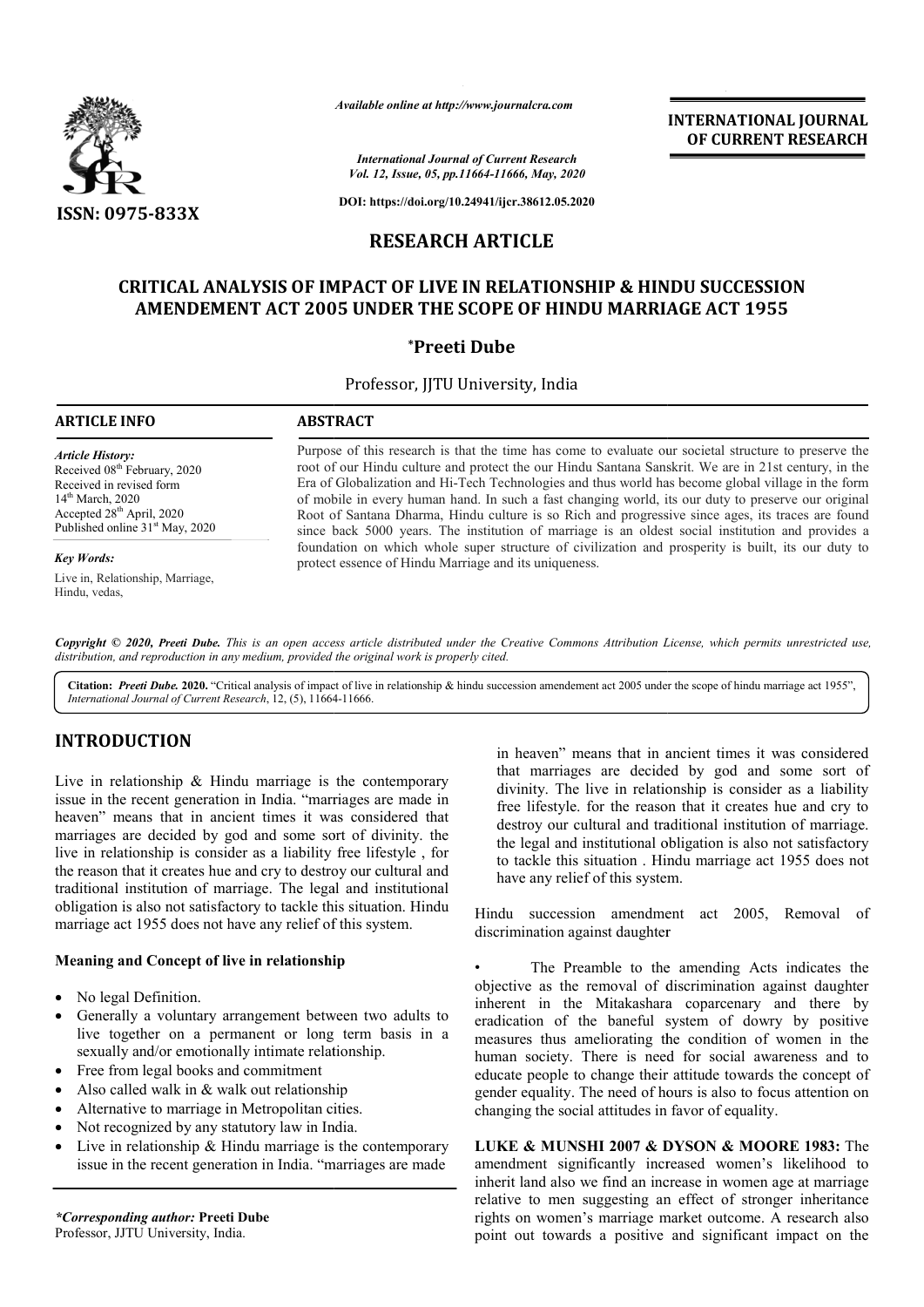women's educational attainment. In the Indian context, better dissemination of the recent 2005 national level change could significantly increase in the potential impact on women's economic or social outcomes. In India exogenous increase in female income among lower castes significantly increased investment in schooling, particularly for girls. Increase in women's bargaining power helped reduce fertility and rates of child mortality., studies in a range of countries find that children's wellbeing is strongly correlated with females' income relative to men's as female devote a higher portion a higher proportion of their income to family needs than do men and that female owing immovable property face lower risk of marital violence than those without property in India.

- According to the Hindu marriage act 1955 of India, the circumbulation around Agni and the seven step Ceremony are recognized as the essence of Hindu wedding., the sentiment expressed here provide the essence of the wife's role in the marriage in the traditional brahma Vivaah, the groom addresses the bride and expresses seven wishes for the married life after each statement he repeats "become one with me in thought and action, may we be blessed with many children and may they enjoy a long life.
- Take the first steps for the abundance of nourishment in life.
- Take the second step for strength in life.
- Take this third step for prosperity in life.
- Take this fourth step for the fulfillment of all earthly desires.
- Take this fifth step for procreation.
- Take this sixth step for the enjoyment of the various seasons of life.
- Take the seventh steps for a lifelong friendship groom now that we have taken seven steps together, we will be inseparable friends through the journey of life may Ishwar give us life long enough to watch our many children and grandchildren grow and prosper.

Hindu marriage is a sacrosanct union. it is also as an important social institution. marriage in India are between two families , rather two individuals, arrange marriage and dowry are customary. the society and Indian legislation attempt to protect marriage. Indian society is predominantly patriarchal, there are stringent gender roles, with women having a passive role and husband an active dominating role. Marriage and motherhood are the primary status roles for woman. When afflicted mental illness married women are discriminated against married men. in the setting of mental illness many of the social values take an ugly turn in the form of domestic violence .dowry, harassment, abuse of dowry law, deaths due to dowry, separation, and divorce. Societal norms are powerful and often override the legislative provisions in real life situations .with the passage of the time there are various change in behavior pattern, responsibility, caring capacity. when it comes to right age, in Indian context, some say an early marriage gives a girl time to settle according to environment while other say that the right age of marriage for girl is after 25, which gives them enough time for study and make their carrier and take their decision on own. the second question which comes in to light is the changing pattern observed in the women behavior, before and after the marriage. India is still looked by the world as a country where marriage occupies a sacramental position both philosophically and practically. But with the change in the

modern setup the traditional concept of marriage has changed and now-a-days a change is visible in our society from arrange marriage to love marriage and now to live-in relationship as well as gay marriages'., Despite all these development and even granting a level of legal legitimacy to the live in relationship or gay relationship , it is still largely perceived to be immoral relationship in our society. In the absence of legislation to deal particular on live in relationship in India, the partners in these types of relationship often face hardship. At last , the judiciary looked upon as the last resort to deal with such issues. Vedic era was considered as golden era of the Hindu society. Hindus described marriage as the most important of all samskaras and the only samskara for women. Every Hindu was enjoined to marry, to enter the "Grishastha ashram". According to vedas marriage is a union of "bones with bones, flesh with flesh and skin with skin, the husband and wife become as the were one person(U.Csarkar,1972) . The purpose of marriage was to enable a man by becoming a householder, to perform sacrifies to the Gods and to procreate sons (Rig Veda X 85.36) (P.V Kane 1974).

- Marriage meant unity of personality as in Rig Vedas it is enshrined "Be thou mother of heroic children, devoted to the Gods, be thou queen in the father- inlaws household, may all Gods unite the heart of us into one". The term of marriage is used by Hindus is "VIVAHA" which literally means carrying away bride but Hindu marriage could be consecrated in brodly eight Form. The first Four namely, Brahma, Daiva, Arsa and prajapatya were Dharmaya (proper or approved) and Asura, Gandharva, Rakshash and Paisacha were called adharma (improper or unapproved). A marriage was legally completed only when the proper rites like Homa (offering in the sacred fire), Panigrahana( taking the hand of the bride) and Saptapadi (the bride and Groom taking seven steps togather.
- PORPOSE of this research is that the time has come to evaluate our societal structure to preserve the root of our Hindu culture and protect the our Hindu Santana Sanskrit. We are in  $21<sup>st</sup>$  century, in the Era of Globalization and Hi-Tech Technologies and thus world has become global village in the form of mobile in every human hand. In such a fast changing world, its our duty to preserve our original Root of Santana Dharma, Hindu culture is so Rich and progressive since ages, its traces are found since back 5000 years. The institution of marriage is an oldest social institution and provides a foundation on which whole super structure of civilization and prosperity is built, its our duty to protect essence of Hindu Marriage and its uniqueness.
- When Constitution of India were emerged post independent in 1950, that time India's prime most priority was to intact and protect our country's integration., and thus the entire LAW were prepare according through colonial glasses. After post independence almost 70 decade's have passed ,the entire societal structure of our country has changed and now time has come to see our Hindu culture from the glass of Santana Dharma rather then of colonial glasses and thus time has also come to amend our laws according to 16 sansakara are mentioned in our Vedas which is a Basic concept of living lifestyle for human being on earth.